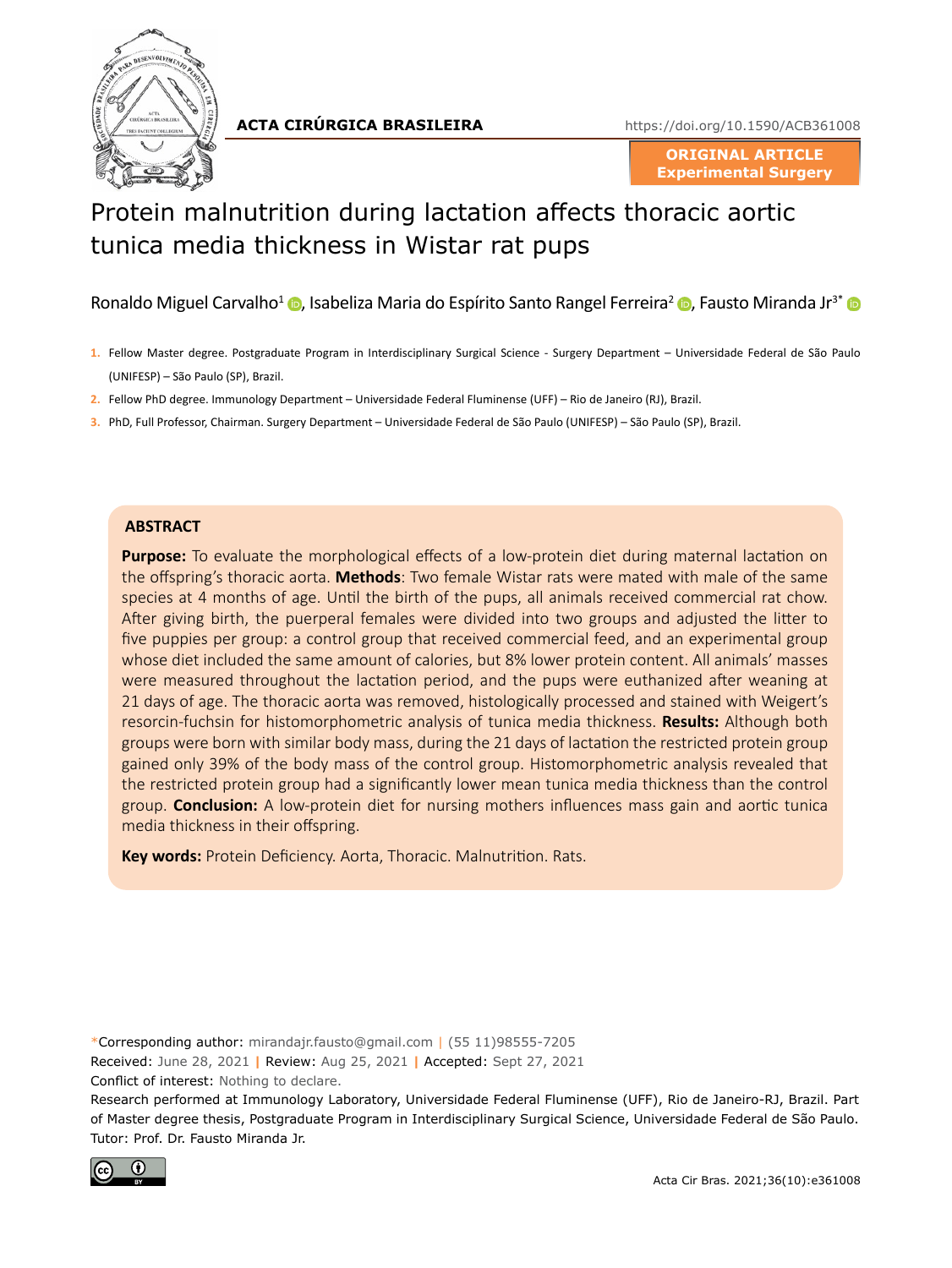# **Introduction**

Malnutrition is a public health concern particularly in economically disadvantaged regions. According to the 2017 Food and Agriculture Organization's report, about 821 million people suffer from various forms of malnutrition in the world, being the children the most affected. Low-birth weight is correlated with perinatal, neonatal and postnatal morbidity and mortality, as well as chronic diseases in adulthood if the condition is not reversed<sup>1</sup>. An underweight mother in the pre-gestational and/or gestational period is a determining factor for low-birth weight. The persistence of this condition in puerperal women contributes to developmental delay in neonates<sup>2</sup>.

Since 1986, Barker and Osmond have studied the medical and biological consequences of perinatal nutrition, proposing that these consequences are closely linked to the origin and development of disease<sup>3,4</sup>.

The effects of overnutrition or malnutrition during the early stages of growth can alter cell physiology and development and could be associated with the onset of cardiometabolic diseases<sup>5</sup>. Thus, it is important to understand the body's reactions and adaptations to different conditions and stimuli, such as malnutrition, especially since phenotypic changes, or epigenetics, can occur without genotype alterations.

Phenotypic plasticity, i.e., phenotype modification without DNA sequence alterations, occurs mainly through epigenetic change, such as DNA methylation, microRNA expression and histone acetylation<sup>6</sup>. Macro and micronutrients have been identified as important factors in epigenetic processes, such as DNA methylation, chromatin remodeling and amino acid exchange in the N-terminal portion of histones<sup>7-9</sup>. Altered concentrations of amino acids, such as methionine and cysteine, as well as the reduction of choline and folic acid in the diet can alter the DNA methylation process, leading to both hypermethylation and hypomethylation<sup>10</sup>.

A low-protein diet during pregnancy and lactation is associated with growth changes, asymmetric or undersized organs, increased systolic pressure, dyslipidemia and higher insulin concentrations in experimental animals $11,12$ . Thus, it appears that the development of cardiovascular and metabolic diseases could be associated with a combination of two factors, such as exposure time to a low-protein diet and its characteristics during the postnatal period<sup>6,13</sup>.

A mother's nutritional status influences the composition and concentration of macro and micronutrients in breast milk. Studies seeking to identify and evaluate the effects of such a diet on the breast milk of malnourished mothers are few, mostly assessing changes in malnourished mothers during pregnancy. The positive correlation between low weight in mothers and newborns and the influence of malnutrition on the structural composition of milk shows the importance of research on inadequate diet for human development. Rats are highly similar to the human genome, being used constantly as study models for hypertension, diabetes, obesity, cancer, age and nutrition<sup>14,15</sup>. Thus, our hypothesis was that maternal malnutrition during lactation causes structural changes in the aorta of offspring.

# **Methods**

The experimental procedures of this study were approved by the Ethics Committee Animal Use of the Universidade Federal de São Paulo (CEUA-UNIFESP) under protocol number 3159271117, and animal care and handling followed the Guide for the Care and Use of Laboratory Animals<sup>16</sup> and Council for International Organizations of Medical Sciences (CIOMS) ethical code for animal experimentation<sup>17</sup>.

The Wistar rats, created and coming from the university *bioterium*, were housed in polypropylene cages (48  $\times$  20  $\times$  13 cm) in groups of two nulliparous females for one male at 25±2°C, under a 12/12-h light/ dark cycle, with food and water *ad libitum*. They were mated at 120 days of age and received commercial feed (23% protein) until the birth of the pups. The division of the females and their pups was done after drawing with a sealed opaque envelope for the control group (C) or reduced protein (RP) group. The control group (C) had free access to water and normal diet (23% protein commercial feed), and the reduced protein group (RP) had free access to water and received diet with the same caloric content as the control group, but with lower protein content (8% protein).

The low-protein diet was prepared manually, and its composition is shown in Table 1. The protein source of this diet was macerated commercial ration, and the missing calories were compensated by adding cornstarch. The low-protein ration was supplemented with vitamins and minerals to obtain the same composition as commercial feed, based on U.S. National Research Council and National Institutes of Health recommendations<sup>18</sup>. The hypoprotein diet started to be provided to the RP group rat on the day of the pups' birth, and the litters of both groups were adjusted to five puppies $19$ .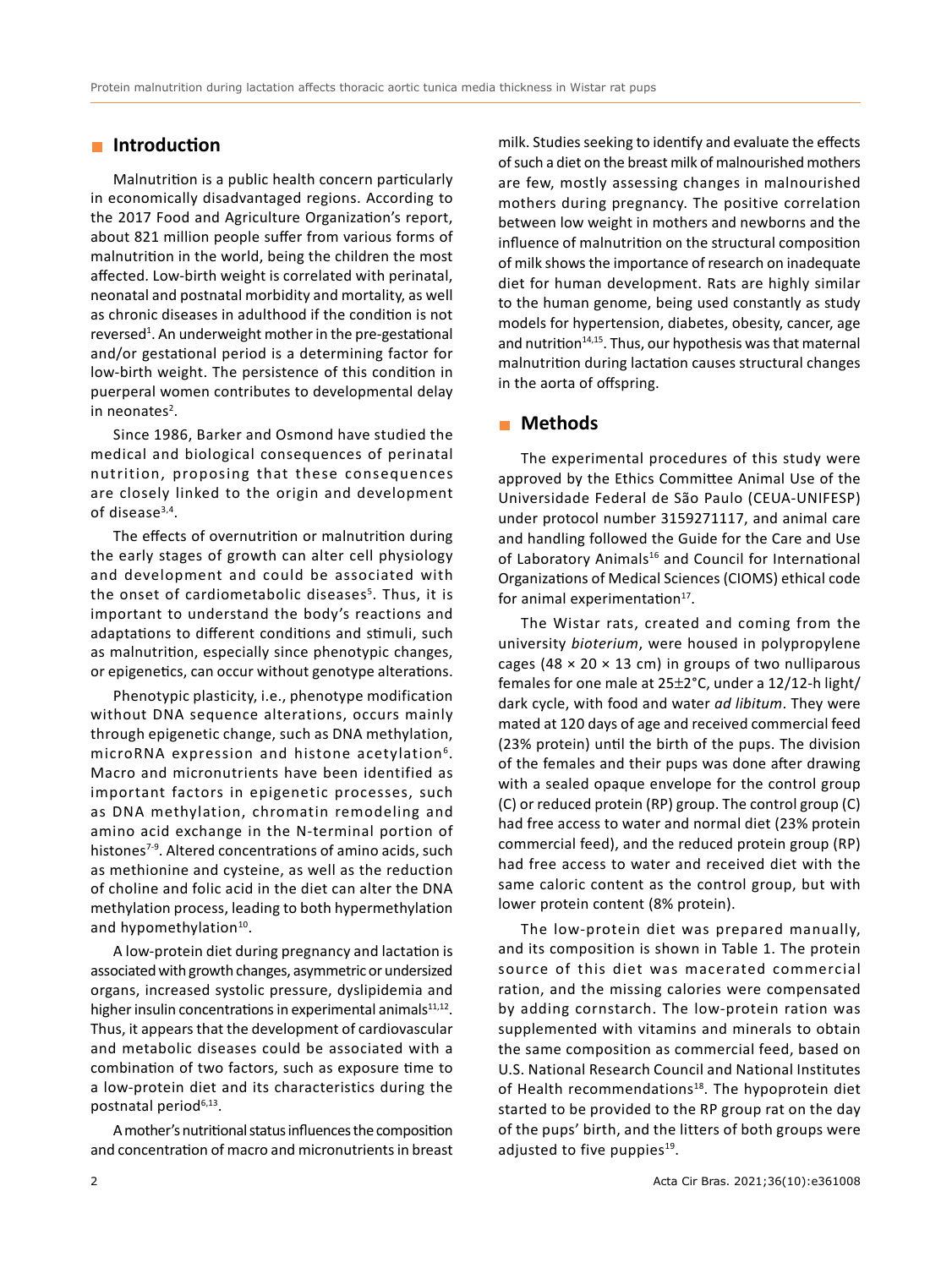|  |  |  | Table 1 - Composition of the normal and the low-protein diet*. |
|--|--|--|----------------------------------------------------------------|
|--|--|--|----------------------------------------------------------------|

| <b>Nutrient</b>   |                          | <b>Diet</b> |             |
|-------------------|--------------------------|-------------|-------------|
|                   | <b>Normal</b><br>protein | Kg/diet     | Low protein |
| Total energy Kcal | 4,070.4                  |             | 4,070.4     |
| Protein %         | 23                       |             | 8           |
| Carbohydrates %   | 66                       |             | 81          |
| Fats %            | 11                       |             | 11          |
| Protein q         | 230                      |             | 80          |
| Carbohydartes q   | 676                      |             | 826         |
| Fats q            | 50                       |             | 50          |
| Vitamin mixture q | 4                        |             | 4           |
| Mineral mixture q | 40                       |             | 40          |

\*The protein source (8%) of this diet was macerated commercial ration, and cornstarch was added to compensate the missing calories in the low-protein diet. Vitamin and mineral supplements were added to obtain the same composition as the commercial feed, which is based on U.S. National Research Council and National Institutes of Health recommendations<sup>18</sup>.

To assess the nutritional status of the animals, the amount of feed ingested and the body mass, both the pups and the matrices, were monitored daily throughout the experimental period. The ration was administered once a day, and the diet offered to the RP group had the same mass amount, measured in grams, as that offered to the group C. This value was obtained daily, by weighing the amount of ration eaten on the previous day by group C. The mass of each animal in each group was obtained daily with a precision scale of 1 gram until the end of lactation (day 21).

On day 21, the puppies of both groups were sacrificed with an intraperitoneal injection of 0.2mg of sodium pentobarbital per 100g of body weight. Then, the chest was opened, and the left ventricle was directly punctured for intracardiac perfusion with 0.9% saline solution and formalin. In addition, a direct puncture of the right atrium was performed for exsanguination. After the perfusion, the aortas were removed and fixed in 10% formaldehyde for 48h, and, after fixation, the fragments were processed according to the histological processing routines. The segments were then embedded in paraffin. Histological sections were made in a microtome (Spencer 820®), with thickness of 10 μm from the middle third of the descending thoracic aorta, and were stained with Weigert's resorcin-fuchsin dye.

Histomorphometric analysis was performed to quantify the aortic tunica media thickness of Wistar rat pups under different experimental conditions. The images were obtained using an Olympus BX41® microscope and Analysis Get It Research Software®. Five aortic fragments from each animal were analyzed, and one image was taken (x200magnification) of each section, totaling 25 images per group.

We used the software S-PLUS version 6.0® for the statistical analysis of the results of the evolution of the body mass of the puppies during the experiment and evolution of the body mass of the matrices. These results were analyzed using the Mann-Whitney test. P <0.05 was considered significant. Mean, median, first and third quartiles, 95% confidence interval and standard deviation were analyzed.

Statistical software R-project version 3.51® was used for the statistical analysis of the results of histomorphometry. The results are expressed as mean and standard deviation from the mean (SD) and were analyzed using the T-Student mean comparison test. P <0.05 was considered significant.

#### **Results**

All animals were included in the evaluation of the results.

The descriptive analysis of body mass data in the control group of the puppies showed mean of 21.68, median of 22.06, SD of 12.12 and 95% confidence interval of 14.74–28.63. In the group with protein restriction of the pups, we obtained mean of 10.17, median of 9.81, SD of 3.67 and 95% confidence interval of 8.07–12.27. The comparison of groups with a 95% confidence interval resulted in p <0.01 (Mann-Whitney test).

The descriptive analysis of the body mass data of the matrix of the control group showed mean of 311.08, median of 301.50, SD of 24.59 and 95% confidence interval of 296.99–325.18. In the group with protein restriction, the matrix showed mean of 243.12, median of 244.50, SD of 22.88 and 95% confidence interval of 230.02–256.23. The comparison of groups with 95% confidence interval resulted in p <0.01 (Mann-Whitney test).

The pups' body mass increase during lactation is shown in Fig. 1. At the end of this period, at 21 days of age, the body mass of RP group pups was only 39% of that of C group pups (p <0.01–Mann-Whitney test), as shown in Fig. 2.



C: control group; RP: reduced protein group.

**Figure 1 -** Evolution or pup body mass in the C and RP groups over the 21-day lactation period (p<0.01 Mann-Whitney Test).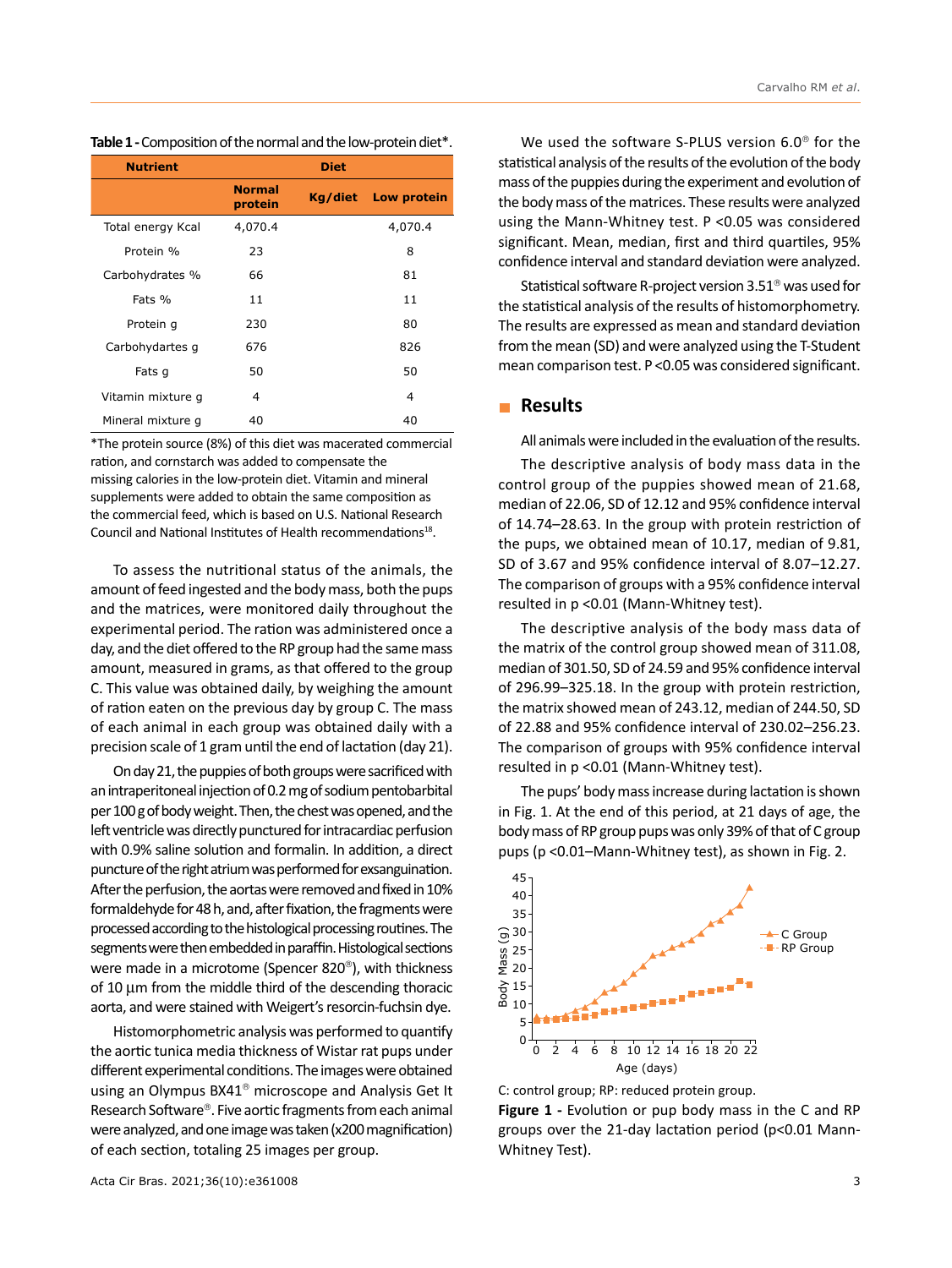



**Figure 2** - Box plot of pup body mass (in g). (p <0.01– Mann-Whitney test).

The descriptive analysis of the data of the thickness of the tunica media (μm) for the groups is presented in a very different way. Regarding the C group, we obtained mean of 141.27, median of 140.70, SD of 5.83, maximum value of 153.75 and minimum value of 129.10. In the RP group, we obtained mean of 110.70, median of 111.20, SD of 8.04, maximum value of 125.42 and minimum of 92.35. Figure 3 shows that the aortic tunica media thickness was significantly greater in C than in the RP group: 141.27 *vs*. 110.70 μm, respectively (p<0.01 – Student's t-test).





**Figure 3 -** Box plot of pup aortic tunica media thickness in μm in the C and RP groups (p <0.01–Student's t-test).

Figure 4 histologically illustrates the quantitative results obtained. The difference in the thickness of the middle layer of the control group (a) and the proteinrestricted group (b) is evident. No adverse events or death were observed.



Weigert's Resorcin-Fuchsin stain.

**Figure 4 -** Photomicrograph of control group **(a)** and dietrestricted group **(b)** (x200 magnification).

#### **Discussion**

Normal aortic development can be compromised by genetic factors, extreme metabolic fluctuation, or inadequate nutrition in fetal and neonatal life, including structural modification and possible functional failure $20,21$ . During the literature review, we repeatedly found reports that aortic development begins during the prenatal phase and continues into the neonatal period. However, deficiency or supplementation of macro and micronutrients is often overlooked during lactation. This feeding period directly impacts the offspring's constitution. Thus, the aim of this study was to analyze the effects of maternal protein malnutrition in Wistar rats on the offspring's aortas. This animal is used as a model for studying the circulatory system, as well as for diseases of this system in humans. We used Weigert's stain to perform a quantitative analysis of the thickness of the tunica media of the aorta using histomorphometric data. Under the guidance of CEUA-UNIFESP, we followed the principle of the 3Rs and employed one female per group, which was enough to demonstrate the effect of malnutrition on the offspring's body mass and aorta.

Our results showed that, during lactation, RP group offspring did not gain weight, and the weight difference with controls was very expressive after 21 days. Our data corroborate several studies<sup>22-25</sup> on maternal malnutrition during pregnancy and/or lactation in rats, which found significantly lower weight in the pups of mothers on restrictive diets after 21 days of lactation.

According to Hill *et al*. 20, a low-iron diet in chicks up to 3 weeks of age had no effect on elastin or collagen content in relation to total proteins, despite the fact that the experimental group weighed less than controls. However, they found that fibrillin-3 was disorganized and less abundant, which could have caused the fragmentation of elastic fibers and elastic lamellae in diffuse networks.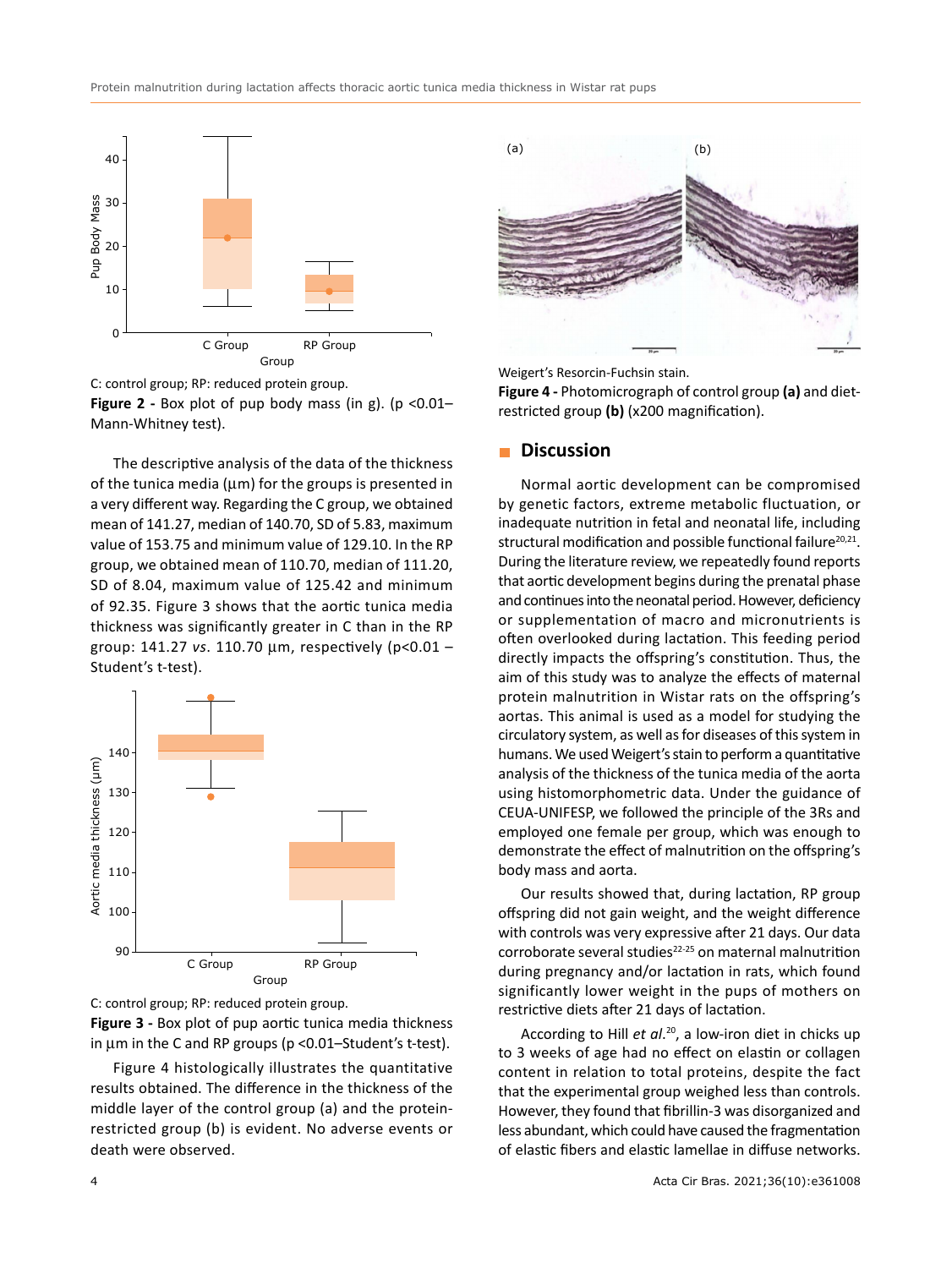Besides the weight difference between the groups, the histological presentation of aortas in the RP group was distinct from controls. Aortic tunica media thickness was lower in the RP group, and there was lower deposition of extracellular matrix, suggesting that the mothers' lowprotein diet could have impacted postnatal collagen and elastin deposition.

In histopathological analysis, we found no numerical difference in elastic lamellae between the C and RP groups, which could be explained by the fact that embryonic development occurred under identical dietary conditions in both groups. Another rat study with similar conditions found no changes in the organization and distribution of elastic fibers in the trachea<sup>26</sup>. Thus, it could be that the postnatal development of the elastin and collagen deposition process is similar in both structures.

Animal studies on the influence of a low-protein diet during the prenatal and postnatal periods are needed to clarify the origin of this development and the ways neonates can be monitored to minimize the consequences in adulthood. A study involving a low-protein diet during the gestation and lactation of Wistar rats showed that the adult offspring of malnourished mothers have lower mitochondrial oxidative phosphorylation, lower antioxidant capacity and higher reactive oxygen species production. Thus, such a diet affects the development of heart disease in adulthood<sup>27</sup>.

The nutritional status with the highest risk of all-cause infant mortality is chronic malnutrition and low weight $^{28}$ . This risk is increased fivefold in children up to 12 months of age and eleven-fold in those over 12 months of age. Regardless of health care improvements, any environmental stress will affect infants whose clinical picture involves malnutrition interacting with infections<sup>29</sup>.

International strategies, especially in low- and middleincome countries, aim to reduce maternal, neonatal and child morbidity and mortality. One strategy are interventions during the first 1,000 days of life. According to English *et al*. <sup>30</sup>, the first 1,000 days of life encompass conception until the child's second birthday, and this period has the greatest impact on the long-term health of both mother and child. One approach advocated during the prenatal period is micronutrient supplementation and balanced protein intake for weight maintenance in neonates and postpartum women. Kramer and Kakuma found that dietary protein restriction in mothers who are overweight or have high weight gain significantly reduced maternal weight gain as well as average birth weight $31$ . The effects of maternal malnutrition could result in impaired child development and growth, a condition closely linked to the risk of developing hypertension and cardiovascular disease<sup>32</sup>.

Within the circulatory system, the aorta, the object of this study, is the largest and most important artery. Due to its elastic recoil, it can return to anatomical form after extension. Its elasticity is derived from elastic fibers, the main component of the extracellular matrix<sup>33</sup>. Elastin is a protein that forms an amorphous nucleus with surrounding microfibrillar glycoproteins, thus forming elastic fibers34,35. Microfibrils are formed from the polymerization of extracellular matrix proteins, especially fibrillin-1 and -236. These proteins not only provide the structure necessary for elastic fibers, but also facilitate interaction with binding proteins<sup>37</sup>.

Elastin synthesis begins in the aorta during midgestation, when blood pressure rises $38,39$ . The number of lamellae is defined during intrauterine development, and uniform growth and increased wall thickness, diameter and arterial length occur in postnatal development<sup>40</sup>.

Studies on changes in the aortic tunica media usually involve the ascending aorta. Few studies have considered the descending thoracic or abdominal aorta, since each segment has specific characteristics. Studies<sup>39,41-43</sup> have shown that changes in the aortic tunica media are related to changes in transmural organization, which compromises the biomechanical properties of the aortic wall.

In clinical practice, such changes may lead to greater susceptibility in the microstructure of elastic lamellae, resulting in aortic wall degeneration and possible aortic aneurysm. Moreover, when medial elastic fibers are lost, they appear to be replaced with fibrous tissue, with smaller, more rigid areas that could favor a delamination process with consequent aortic dissection. Recent research, using imaging methods, correlated malnutrition in childhood with dilation of the thoracic aorta in adults in a Chinese population<sup>44</sup>.

# **Conclusion**

Our study found that modifying the diet of lactating mothers only in the postnatal period is sufficient to alter not only the body mass, but the development of vital structures in their offspring. Further research should verify these effects and analyze the involved structural and molecular components, determining which components are influenced by a maternal low-protein diet.

#### **Author's contribution**

**Conception and design of the study**: Carvalho RM, Ferreira IMESR and Miranda Jr F; **Acquisition, analysis, and interpretation of data**: Carvalho RM; **analysis, and interpretation of data**: Miranda Jr F; **Manuscript preparation**: Carvalho RM, Ferreira IMESR and Miranda Jr F; **Critical revision**: Carvalho RM, Ferreira IMESR and Miranda Jr F; **Final approval of the version to be published**: Carvalho RM, Ferreira IMESR and Miranda Jr F.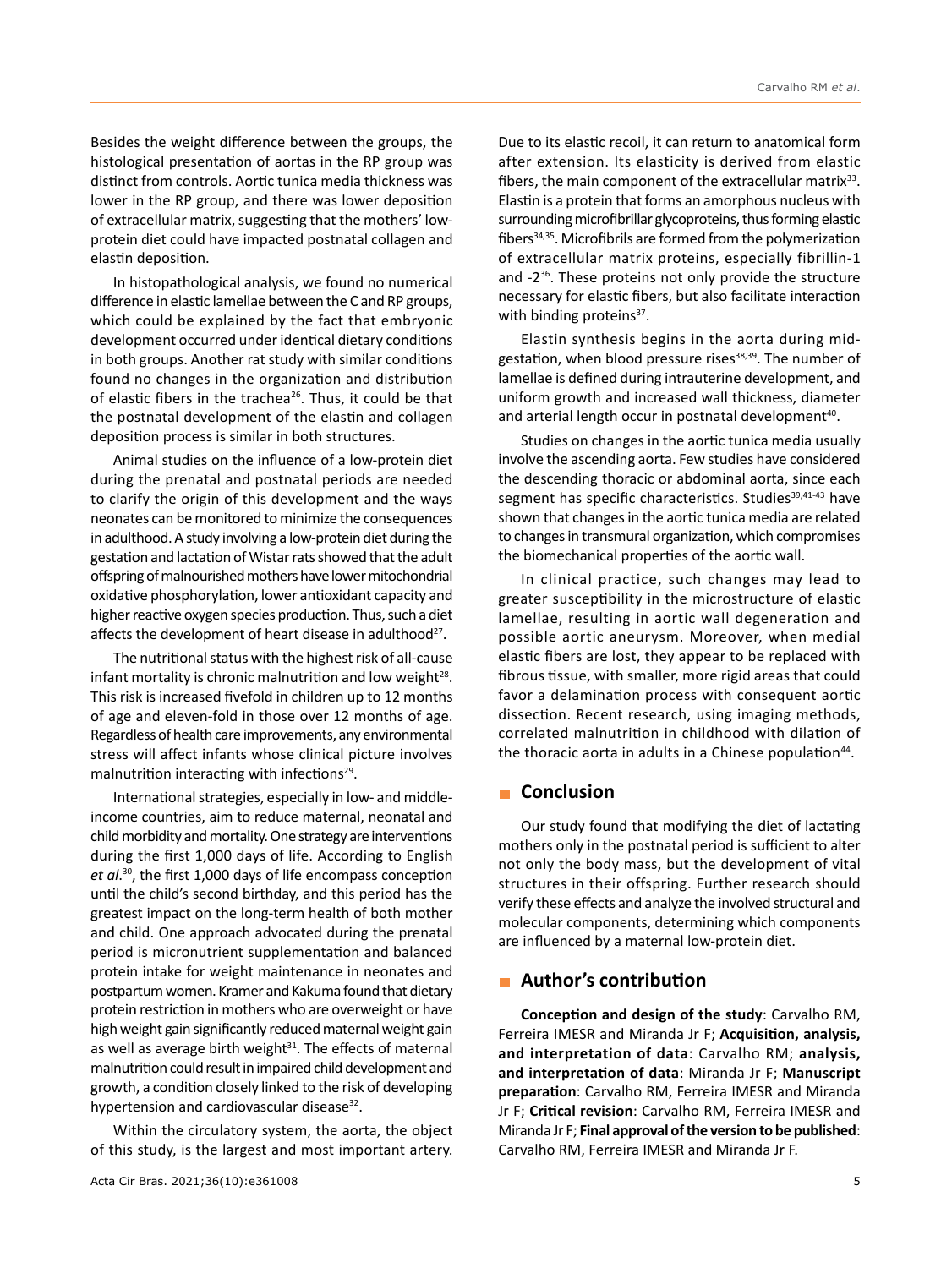#### **Data availability statement**

Data will be available upon request.

# **Funding**

Coordenação de Aperfeiçoamento de Pessoal de Nível Superior

[<https://doi.org/10.13039/501100002322>] Finance Code 001.

# **Acknowledgments**

Not applicable.

# **References**

- 1. Zoleko-Manego R, Mischlinger J, Dejon-Agobé JC, Basra A, Mackanga JR, Akerey Diop D, Adegnika AA, Agnandji ST, Lell B, Kremsner PG, Matsiegui PB, González R, Menendez C, Ramharter M, Mombo-Ngoma G. Birth weight, growth, nutritional status and mortality of infants from Lambaréné and Fougamou in Gabon in their first year of life. PLoS One. 2021;16(2):e0246694. [https://doi.](https://doi.org/10.1371/journal.pone.0246694) [org/10.1371/journal.pone.0246694](https://doi.org/10.1371/journal.pone.0246694)
- 2. Ronnenberg AG, Wang X, Xing H, Chen C, Chen D, Guang W, Guang A, Wang L, Ryan L, Xu X. Low preconception body mass index is associated with birth outcome in a prospective cohort of Chinese women. J Nutr. 2003;133(11):3449-55. [https://doi.](https://doi.org/10.1093/jn/133.11.3449) [org/10.1093/jn/133.11.3449](https://doi.org/10.1093/jn/133.11.3449)
- 3. Barker DJ, Osmond C. Infant mortality, childhood nutrition, and ischaemic heart disease in England and Wales. Lancet. 1986;1(8489):1077-81. [https://doi.](https://doi.org/10.1016/s0140-6736(86)91340-1) [org/10.1016/s0140-6736\(86\)91340-1](https://doi.org/10.1016/s0140-6736(86)91340-1)
- 4. Barker DJ. The origins of the developmental origins theory. J Intern Med. 2007;261(5):412-7. [https://doi.org/10.1111/](https://doi.org/10.1111/j.1365-2796.2007.01809.x) [j.1365-2796.2007.01809.x](https://doi.org/10.1111/j.1365-2796.2007.01809.x)
- 5. Chavatte-Palmer P, Tarrade A, Rousseau-Ralliard D. Diet before and during pregnancy and offspring health: the importance of animal models and what can be learned from them. Int J Environ Res Public Health. 2016;13(6):586. <https://doi.org/10.3390/ijerph13060586>
- 6. Wells JC. The thrifty phenotype: an adaptation in growth or metabolism? Am J Hum Biol. 2011;23(1):65-75. [https://](https://doi.org/10.1002/ajhb.21100) [doi.org/10.1002/ajhb.21100](https://doi.org/10.1002/ajhb.21100)
- 7. Stone N, Pangilinan F, Molloy AM, Shane B, Scott JM, Ueland PM, Mills JL, Kirke PN, Sethupathy P, Brody LC. Bioinformatic and genetic association analysis of microRNA target sites in one-carbon metabolism genes. PLoS One. 2011;6(7):e21851. <https://doi.org/10.1371/journal.pone.0021851>
- 8. Mazzio EA, Soliman KF. Epigenetics and nutritional environmental signals. Integr Comp Biol. 2014;54(1):21- 30. <https://doi.org/10.1093/icb/icu049>
- 9. Szarc vel Szic K, Declerck K, Vidaković M, Vanden Berghe W. From inflammaging to healthy aging by dietary lifestyle choices: is epigenetics the key to personalized nutrition? Clin Epigenetics. 2015;7(1):33. <https://doi.org/10.1186/s13148-015-0068-2>
- 10. Fiorito G, Guarrera S, Valle C, Ricceri F, Russo A, Grioni S, Mattiello A, Di Gaetano C, Rosa F, Modica F, Iacoviello L, Frasca G, Tumino R, Krogh V, Panico S, Vineis P, Sacerdote C, Matullo G. B-vitamins intake, DNA-methylation of One Carbon Metabolism and homocysteine pathway genes and myocardial infarction risk: the EPICOR study. Nutr Metab Cardiovasc Dis. 2014;24(5):483-8. [https://doi.](https://doi.org/10.1016/j.numecd.2013.10.026) [org/10.1016/j.numecd.2013.10.026](https://doi.org/10.1016/j.numecd.2013.10.026)
- 11. de Brito Alves JL, de Oliveira JM, Ferreira DJ, Barros MA, Nogueira VO, Alves DS, Vidal H, Leandro CG, Lagranha CJ, Pirola L, da Costa-Silva JH. Maternal protein restriction induced-hypertension is associated to oxidative disruption at transcriptional and functional levels in the medulla oblongata. Clin Exp Pharmacol Physiol. 2016;43(12):1177- 84. <https://doi.org/10.1111/1440-1681.12667>
- 12. Paulino-Silva KM, Costa-Silva JH. Hypertension in rat offspring subjected to perinatal protein malnutrition is not related to the baroreflex dysfunction. Clin Exp Pharmacol Physiol. 2016;43(11):1046-53. <https://doi.org/10.1111/1440-1681.12628>
- 13. Zohdi V, Lim K, Pearson JT, Black MJ. Developmental programming of cardiovascular disease following intrauterine growth restriction: findings utilising a rat model of maternal protein restriction. Nutrients. 2014;7(1):119- 52. <https://doi.org/10.3390/nu7010119>
- 14. Whitman SC. A practical approach to using mice in atherosclerosis research. Clin Biochem Rev. 2004;25(1):81-93.
- 15. McAllister KA, Haugen-Strano A, Hagevik S, Brownlee HA, Collins NK, Futreal PA, Bennett LM, Wiseman RW. Characterization of the rat and mouse homologues of the BRCA2 breast cancer susceptibility gene. Cancer Res. 1997;57(15):3121-5.
- 16. Bayne K. Revised guide for the care and use of laboratory animals available. American Physiological Society. Physiologist. 1996;39(4):199, 208-11.
- 17. Howard-Jones N. A CIOMS ethical code for animal experimentation. WHO Chron. 1985;39(2):51-6.
- 18. Reeves PG, Nielsen FH, Fahey GC Jr. AIN-93 purified diets for laboratory rodents: final report of the American Institute of Nutrition ad hoc writing committee on the reformulation of the AIN-76A rodent diet. J Nutr. 1993;123(11):1939-51. <https://doi.org/10.1093/jn/123.11.1939>
- 19. Fischbeck KL, Rasmussen KM. Effect of repeated reproductive cycles on maternal nutritional status, lactational performance and litter growth in ad libitum-fed and chronically food-restricted rats. J Nutr. 1987;117(11):1967- 75. <https://doi.org/10.1093/jn/117.11.1967>
- 20. Staiculescu MC, Cocciolone AJ, Procknow JD, Kim J, Wagenseil JE. Comparative gene array analyses of severe elastic fiber defects in late embryonic and newborn mouse aorta. Physiol Genomics. 2018;50(11):988-1001. [https://](https://doi.org/10.1152/physiolgenomics.00080.2018) [doi.org/10.1152/physiolgenomics.00080.2018](https://doi.org/10.1152/physiolgenomics.00080.2018)